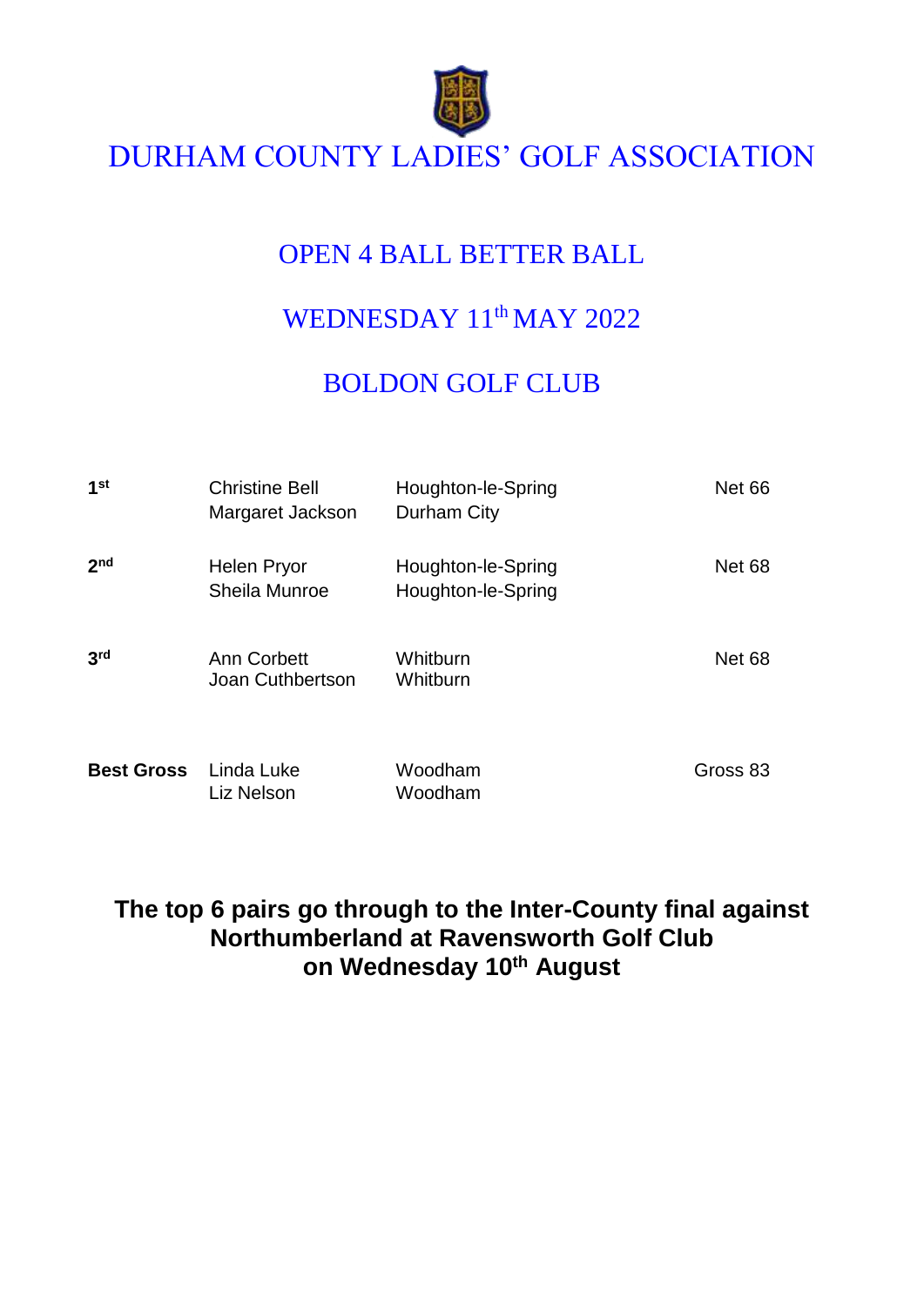#### Durham County Ladies

## **DCLGA Fourball Better Ball**

#### **Printed: 11 May 2022**

#### Competition Result

Competition played on 11 May 2022 at Boldon (Full Course).

### **Full Net Result**

| Overall<br>Position   |                         | Score | Placing               | Countback |
|-----------------------|-------------------------|-------|-----------------------|-----------|
| $\mathcal{I}$         | <b>Christine Bell</b>   | 66    | <b>Overall Winner</b> |           |
|                       | Houghton-le-Spring      |       |                       |           |
|                       | <b>Margaret Jackson</b> |       |                       |           |
|                       | Durham City             |       |                       |           |
| $\overline{c}$        | <b>Helen Pryor</b>      | 68    | Overall Runner-Up     |           |
|                       | Houghton-le-Spring      |       |                       |           |
|                       | <b>Sheila Munroe</b>    |       |                       |           |
|                       | Houghton-le-Spring      |       |                       |           |
| $\boldsymbol{\beta}$  | <b>Ann Corbett</b>      | 68    | Overall 3rd           |           |
|                       | Whitburn                |       |                       |           |
|                       | <b>Joan Cuthbertson</b> |       |                       |           |
|                       | Whitburn                |       |                       |           |
| $\overline{4}$        | <b>Alyson Smith</b>     | 69    |                       |           |
|                       | <b>Boldon</b>           |       |                       |           |
|                       | <b>Tracey Charlton</b>  |       |                       |           |
|                       | <b>Boldon</b>           |       |                       |           |
| 5                     | <b>Linda Luke</b>       | 69    |                       |           |
|                       | Woodham                 |       |                       |           |
|                       | <b>Liz Nelson</b>       |       |                       |           |
|                       | Woodham                 |       |                       |           |
| 6                     | <b>Marion Burton</b>    | 69    |                       |           |
|                       | Whitburn                |       |                       |           |
|                       | <b>Jane Clayton</b>     |       |                       |           |
|                       | Whitburn                |       |                       |           |
| 7                     | <b>Christine Palmer</b> | 70    |                       |           |
|                       | The Wynyard             |       |                       |           |
|                       | <b>Bernice Peakman</b>  |       |                       |           |
|                       | Teesside                |       |                       |           |
| $\boldsymbol{\delta}$ | <b>Sue Kiddle</b>       | 71    |                       |           |
|                       | Dinsdale                |       |                       |           |
|                       | <b>Sam Cairns</b>       |       |                       |           |
|                       | Darlington              |       |                       |           |
| 9                     | <b>Carolyn Hibbert</b>  | 71    |                       |           |
|                       | <b>Boldon</b>           |       |                       |           |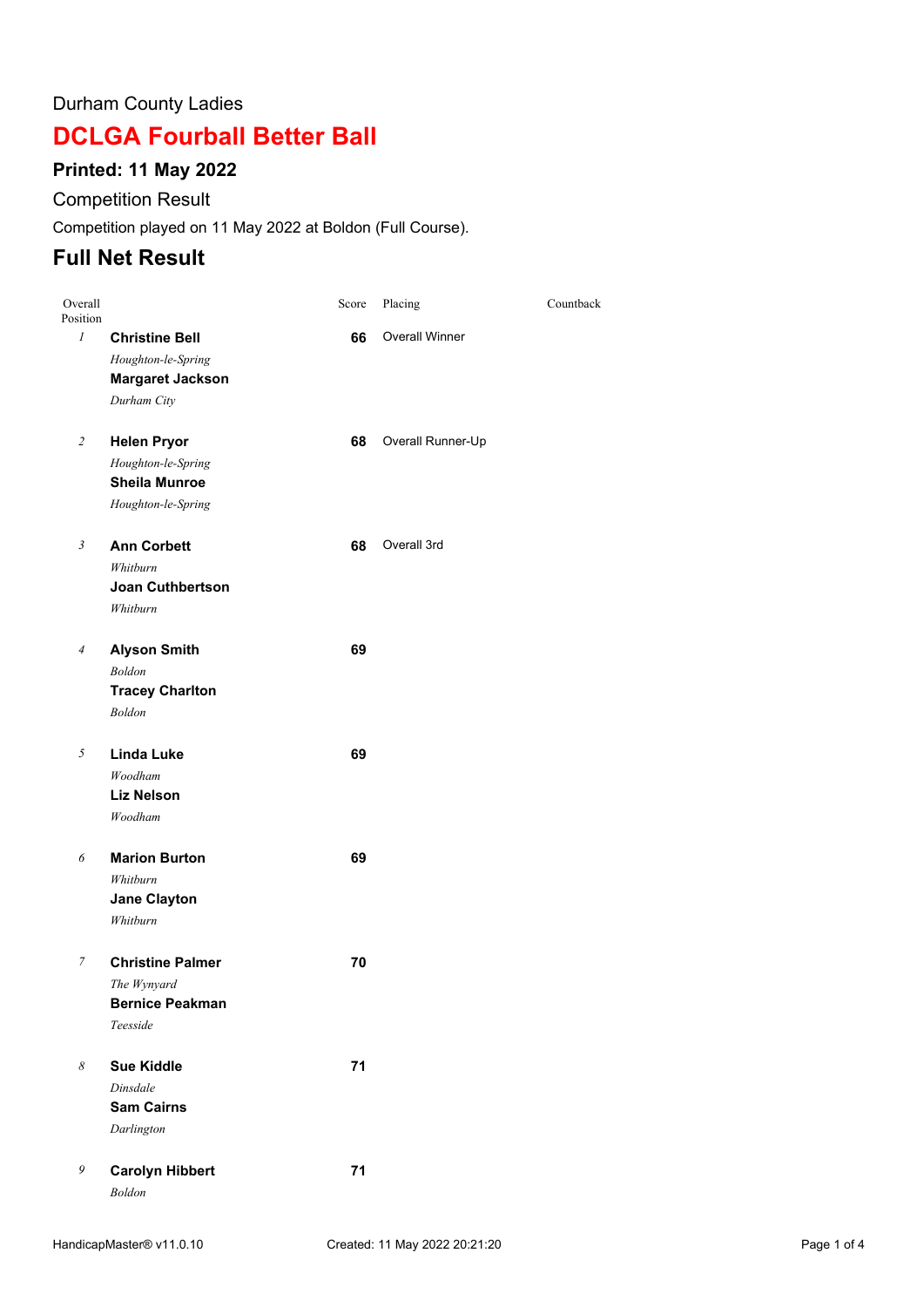### **Chris Smith**

*Boldon*

| 10 | <b>Alison Drummond-Kell</b><br>Ravensworth<br><b>Maureen Ewart</b><br>Ravensworth                   | 72 |                 |
|----|-----------------------------------------------------------------------------------------------------|----|-----------------|
| 11 | <b>Heather Milburn</b><br>Consett & District<br><b>Barbara White</b><br>Consett & District          | 72 |                 |
| 12 | <b>Sue Jones</b><br>George Washington<br><b>Chris Doyle</b><br>George Washington                    | 72 |                 |
| 13 | <b>Jackie Soulsby</b><br>Ravensworth<br><b>Nikki Dodds</b><br>Ravensworth                           | 72 |                 |
| 14 | <b>Sharon Hawkins</b><br><b>Sharpley Springs</b><br><b>Emma Nattrass</b><br><b>Sharpley Springs</b> | 72 |                 |
| 15 | Lee Robson<br>Eaglescliffe<br><b>Karen Crabtree</b><br>Eaglescliffe                                 | 72 |                 |
| 16 | <b>Jean Aiston</b><br>George Washington<br><b>Lillian Sainsbury</b><br>George Washington            | 73 | Last Nine Holes |
| 17 | Joyce Jeary<br>Chester-le-Street<br><b>Barbara Colling</b><br>Chester-le-Street                     | 73 |                 |
| 18 | <b>Gean Fawdon</b><br>Teesside<br><b>Carole Moutrey</b><br>Teesside                                 | 74 |                 |
| 19 | <b>Caroline Thompson</b><br>South Shields<br>Joyce Baker<br>South Shields                           | 74 |                 |
| 20 | <b>Christine Mair</b>                                                                               | 74 |                 |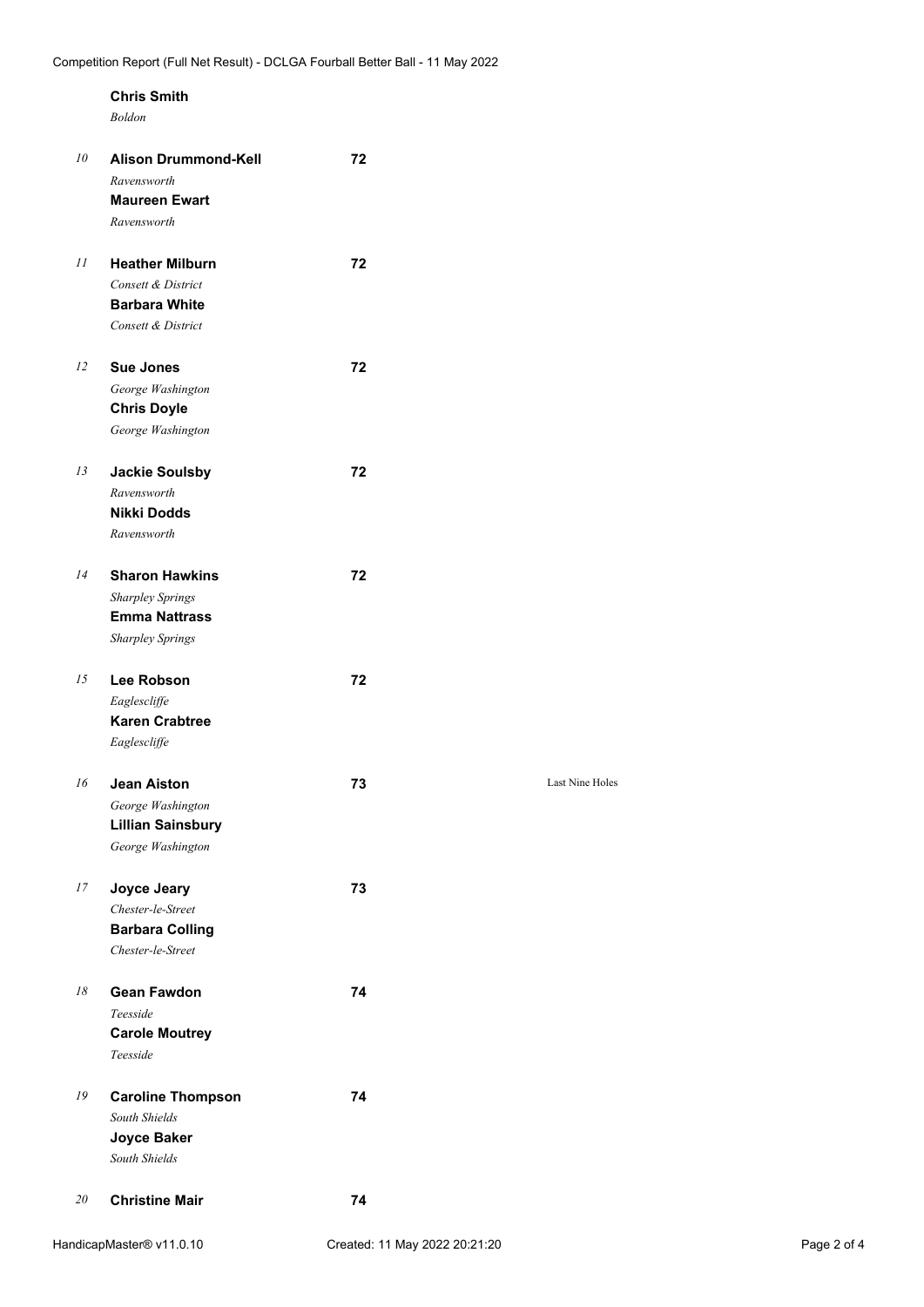|    | South Shields<br><b>Eileen Broadbent</b><br>South Shields                  |    |                 |
|----|----------------------------------------------------------------------------|----|-----------------|
| 21 | <b>Elizabeth Wood</b><br><b>Brancepeth Castle</b><br><b>Maureen Wigham</b> | 75 | Last Nine Holes |
|    | <b>Brancepeth Castle</b>                                                   |    |                 |
| 22 | <b>Audrey Stone</b>                                                        | 75 | Last Six Holes  |
|    | Ravensworth                                                                |    |                 |
|    | <b>Margaret Jonas</b><br>Ravensworth                                       |    |                 |
| 23 | <b>Ruth Lowery</b>                                                         | 75 |                 |
|    | Ravensworth                                                                |    |                 |
|    | Lynn Stearman<br>Ravensworth                                               |    |                 |
| 24 | <b>Louise Fryer</b>                                                        | 76 |                 |
|    | Eaglescliffe                                                               |    |                 |
|    | <b>Lesley Harrison</b><br>Eaglescliffe                                     |    |                 |
|    |                                                                            |    |                 |
| 25 | <b>Jackie Price</b>                                                        | 76 |                 |
|    | The Wynyard                                                                |    |                 |
|    | <b>Jan Palmer</b><br>The Wynyard                                           |    |                 |
|    |                                                                            |    |                 |
| 26 | <b>Marian Goodyear</b>                                                     | 77 |                 |
|    | <b>Brancepeth Castle</b><br>Norma Hardy                                    |    |                 |
|    | <b>Brancepeth Castle</b>                                                   |    |                 |
| 27 | <b>Jennifer Dixon</b>                                                      | 77 |                 |
|    | <b>Brancepeth Castle</b><br><b>Chris Pascall</b>                           |    |                 |
|    | Hartlepool                                                                 |    |                 |
| 28 | <b>Marilyn Dexter</b>                                                      | 78 |                 |
|    | The Wynyard                                                                |    |                 |
|    | <b>Elaine Hampson</b><br>The Wynyard                                       |    |                 |
|    |                                                                            |    |                 |
| 29 | <b>Barbara Parkin</b>                                                      | 81 |                 |
|    | <b>Brancepeth Castle</b>                                                   |    |                 |
|    | <b>Sue Studd</b>                                                           |    |                 |
|    | <b>Brancepeth Castle</b>                                                   |    |                 |
| 30 | Linda Redman                                                               | 84 |                 |
|    | South Moor                                                                 |    |                 |
|    | Pam Johnson                                                                |    |                 |

*South Moor*

Number of Cards Processed = 30